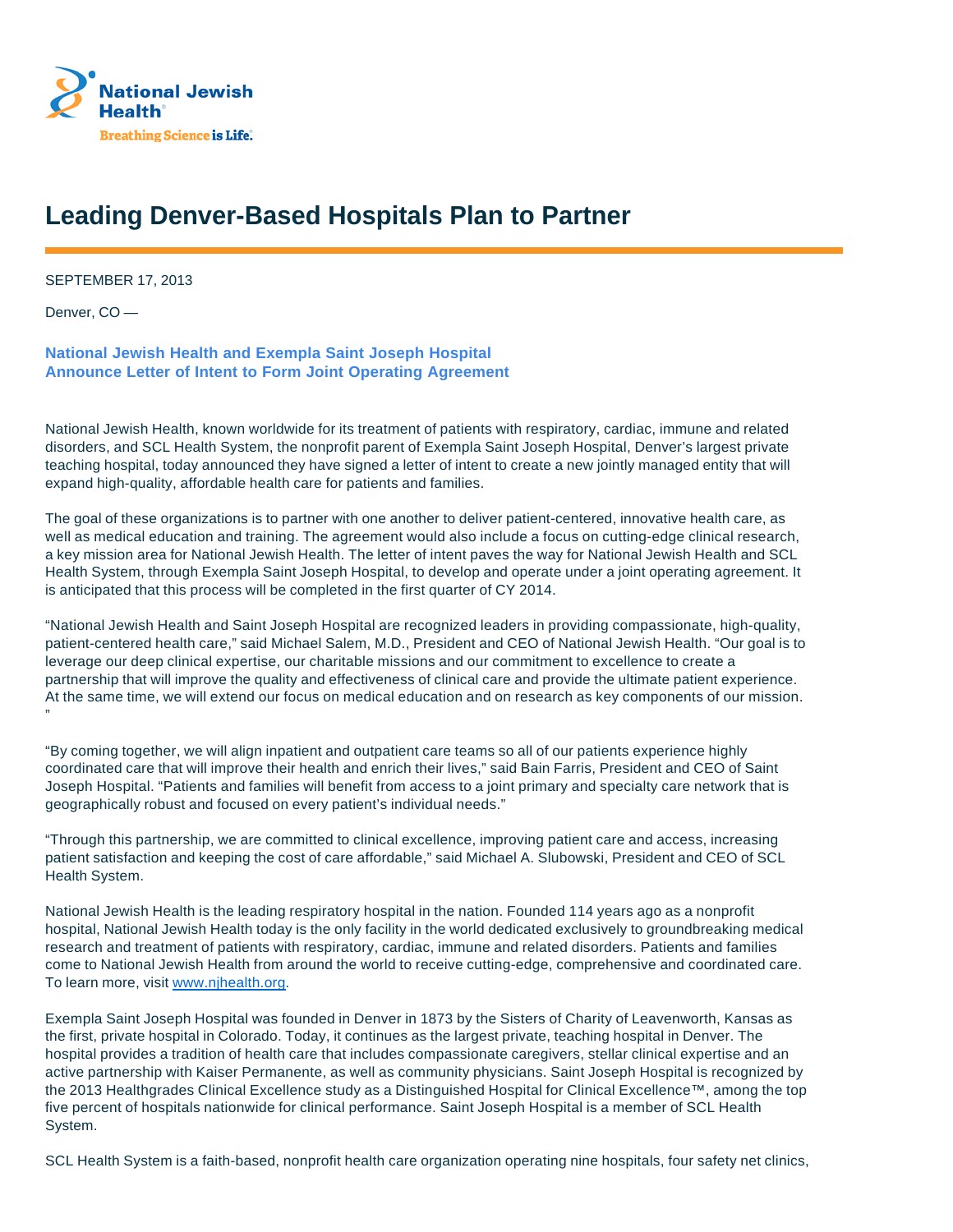one children's mental health treatment center and more than 190 ambulatory service centers in four states – California, Colorado, Kansas and Montana. Our \$2.2 billion health network is dedicated to improving the health of the communities and individuals we serve, especially those who are poor and vulnerable. In 2012, SCL Health provided more than \$250 million in community benefit, including services for the poor, health screenings, educational programs, community donations and research. SCL Health was founded by the Sisters of Charity of Leavenworth, who opened their first hospital in 1864. To learn more, visit www.sclhealthsystem.org.

## **National Jewish Health and Exempla Saint Joseph Hospital Announce Letter of Intent to Form Joint Operating Agreement**

National Jewish Health, known worldwide for its treatment of patients with respiratory, cardiac, immune and related disorders, and SCL Health System, the nonprofit parent of Exempla Saint Joseph Hospital, Denver's largest private teaching hospital, today announced they have signed a letter of intent to create a new jointly managed entity that will expand high-quality, affordable health care for patients and families.

The goal of these organizations is to partner with one another to deliver patient-centered, innovative health care, as well as medical education and training. The agreement would also include a focus on cutting-edge clinical research, a key mission area for National Jewish Health. The letter of intent paves the way for National Jewish Health and SCL Health System, through Exempla Saint Joseph Hospital, to develop and operate under a joint operating agreement. It is anticipated that this process will be completed in the first quarter of CY 2014.

"National Jewish Health and Saint Joseph Hospital are recognized leaders in providing compassionate, high-quality, patient-centered health care," said Michael Salem, M.D., President and CEO of National Jewish Health. "Our goal is to leverage our deep clinical expertise, our charitable missions and our commitment to excellence to create a partnership that will improve the quality and effectiveness of clinical care and provide the ultimate patient experience. At the same time, we will extend our focus on medical education and on research as key components of our mission. "

"By coming together, we will align inpatient and outpatient care teams so all of our patients experience highly coordinated care that will improve their health and enrich their lives," said Bain Farris, President and CEO of Saint Joseph Hospital. "Patients and families will benefit from access to a joint primary and specialty care network that is geographically robust and focused on every patient's individual needs."

"Through this partnership, we are committed to clinical excellence, improving patient care and access, increasing patient satisfaction and keeping the cost of care affordable," said Michael A. Slubowski, President and CEO of SCL Health System.

National Jewish Health is the leading respiratory hospital in the nation. Founded 114 years ago as a nonprofit hospital, National Jewish Health today is the only facility in the world dedicated exclusively to groundbreaking medical research and treatment of patients with respiratory, cardiac, immune and related disorders. Patients and families come to National Jewish Health from around the world to receive cutting-edge, comprehensive and coordinated care. To learn more, visit www.njhealth.org.

Exempla Saint Joseph Hospital was founded in Denver in 1873 by the Sisters of Charity of Leavenworth, Kansas as the first, private hospital in Colorado. Today, it continues as the largest private, teaching hospital in Denver. The hospital provides a tradition of health care that includes compassionate caregivers, stellar clinical expertise and an active partnership with Kaiser Permanente, as well as community physicians. Saint Joseph Hospital is recognized by the 2013 Healthgrades Clinical Excellence study as a Distinguished Hospital for Clinical Excellence™, among the top five percent of hospitals nationwide for clinical performance. Saint Joseph Hospital is a member of SCL Health System.

SCL Health System is a faith-based, nonprofit health care organization operating nine hospitals, four safety net clinics, one children's mental health treatment center and more than 190 ambulatory service centers in four states – California, Colorado, Kansas and Montana. Our \$2.2 billion health network is dedicated to improving the health of the communities and individuals we serve, especially those who are poor and vulnerable. In 2012, SCL Health provided more than \$250 million in community benefit, including services for the poor, health screenings, educational programs, community donations and research. SCL Health was founded by the Sisters of Charity of Leavenworth, who opened their first hospital in 1864. To learn more, visit www.sclhealthsystem.org.

## -->

**National Jewish Health** is the leading respiratory hospital in the nation. Founded 123 years ago as a nonprofit hospital,